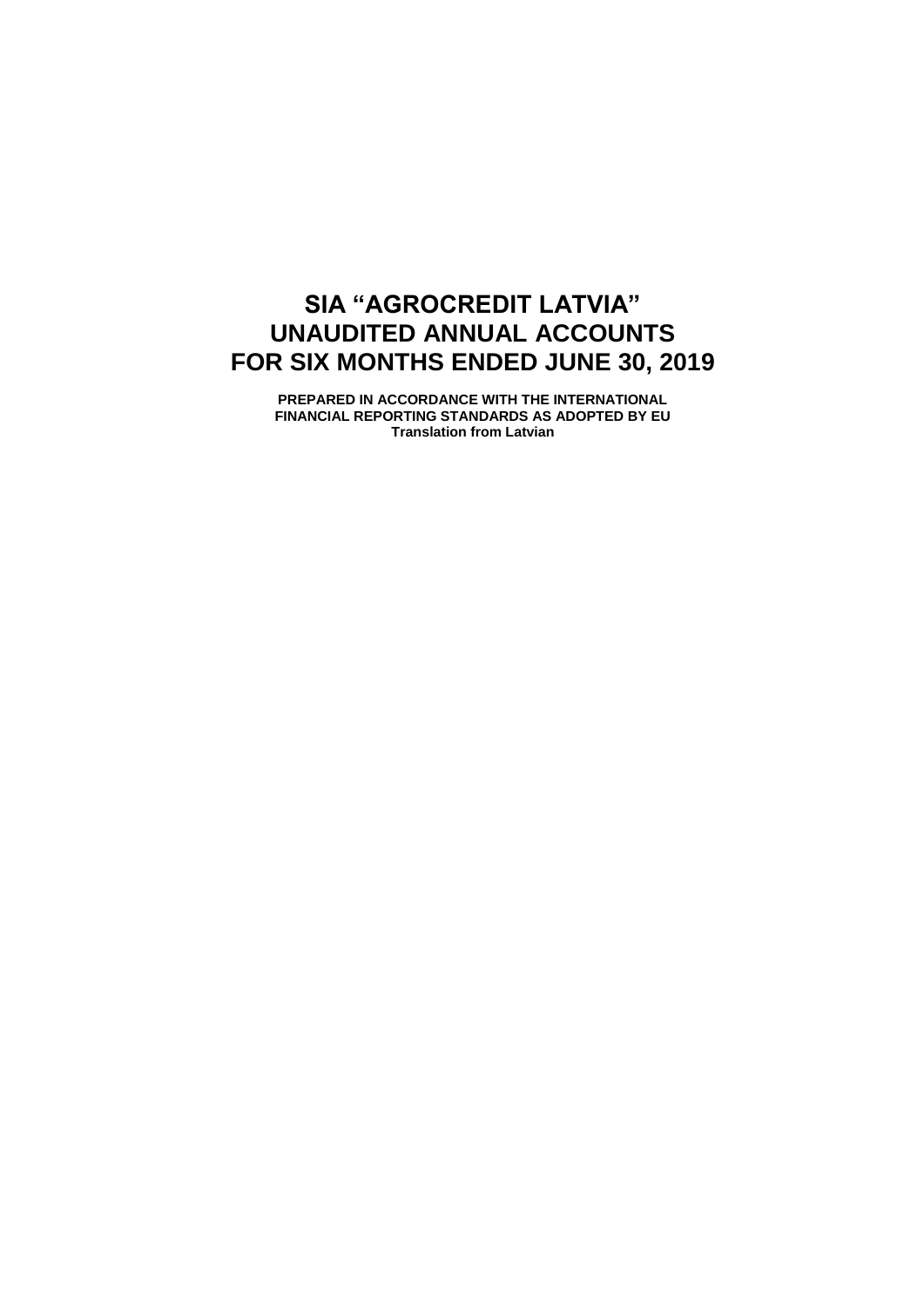## **Table of contents**

| Information about the company          | 3         |
|----------------------------------------|-----------|
| Management report                      | 4         |
| Statement of management responsibility | 5         |
| Statement of comprehensive income      | 6         |
| Statement of financial position        | 7         |
| Statement of changes in equity         | 8         |
| Statement of cash flows                | 9         |
| Notes to the financial statements      | $10 - 11$ |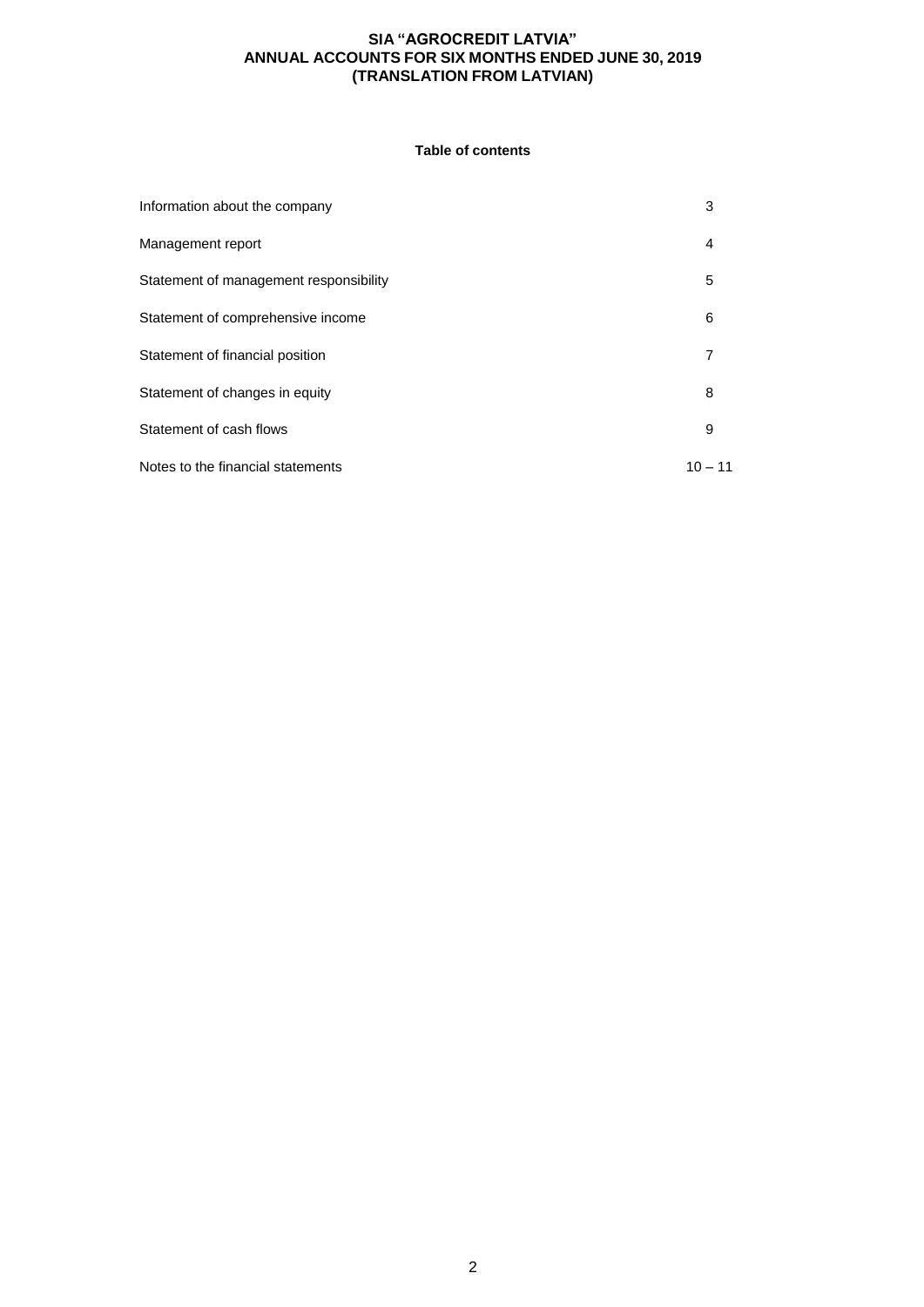## **Information about the company**

| Information about the company                                  | SIA AGROCREDIT LATVIA                                                                      |
|----------------------------------------------------------------|--------------------------------------------------------------------------------------------|
| Legal status of the Company                                    | Limited liability company                                                                  |
| Number, place and date of registration                         | 40103479757 Commercial Registry Riga,<br>11 November 2011                                  |
| Operations as classified by NACE classification code<br>system | 64.91 - Financial leasing<br>64.92 - Other credit granting                                 |
| Address                                                        | K.Ulmaņa gatve 119, Mārupe, Mārupe municipality,<br>LV-2167                                |
| Names and addresses of shareholders                            | AgroCredit Estonia OU (100%)<br>Reg.No. 1000241097<br>Sirbi 9-2, Tallinn 11713,<br>Estonia |
| Names and positions of Board members                           | Girts Vinters - Chairman of the Board                                                      |
|                                                                | Jānis Kārkliņš - Member of the Board                                                       |
| Person responsible for accounting                              | Evija Šverna - accountant                                                                  |
| Financial year                                                 | January 01, 2019 - June 30, 2019                                                           |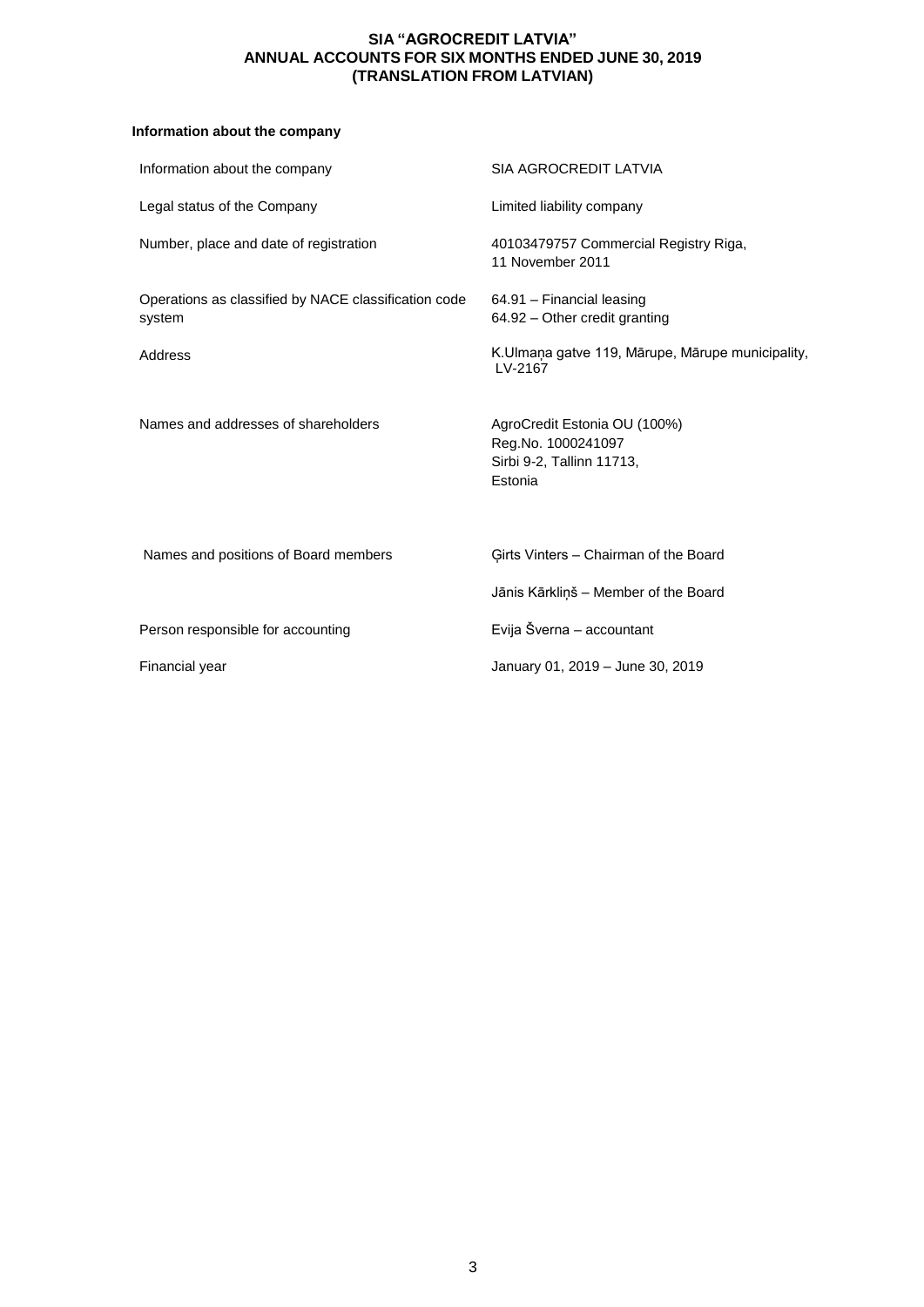#### **Management report**

#### **Type of operations**

SIA AgroCredit Latvia (hereinafter – the Company) is a specialized financial services provider, offering credit services to farmers. The Company mainly issues short-term financing to crop farmers for the purchase of raw materials, which is repaid after the harvest sales.

Credit policy of the Company is classified as a relatively conservative using basic principles characteristic to banking practice. Taking decisions on financing, the Company considers such aspects as experience of the potential client in agriculture, financial results the previous year, the cropped area, cultural and regional aspects, as well as recommendations from other companies of the industry. The amount of financing is usually no more than half of the average expected sales volume of yield, which allows customers to pay for their obligations in poor yield years.

The Company provides the necessary resources for crediting from its own funds as well as attracts from external sources of financing- emitting bonds, banks and private investors.

#### **The Company's performance during the reporting year**

The Company was developing further in 1H2019 and the total assets grew by 25% in comparison to the 6m midterm data of 2018. The total interest income increased by 18.5% and the net profit by 43%.

After 2 unfavourable seasons in 2017-2018, this season looks promising in grain growing and the crop productivity is forecasted above average in all regions of Latvia. That will allow the farmers to fix their financial state and cash-flows. Already in the 1<sup>st</sup> half of the year the Company managed to revolve the impairments of some debtors who managed to pay their liabilities.

The Company started successful cooperation with peer-to peer lending platform Mintos to finance the increase of the credit portfolio. Also additional bonds were listed in Nasdaq and the total bond amount listed achieved 4 mEUR.

#### **The Company's exposure to risks**

The Company's main risks are related to its customers' ability to pay for the loans. Quality of credit granting decisions and customer solvency assessment is essential in risk management.

Borrowers' ability to repay loans influenced by external factors - yield and grain prices on the stock exchange. Therefore, the deciding on credits, it is important to provide the customer's ability to repay the loan in poor yield years and unfavourable market conditions.

#### **Statement on internal control procedures**

The Board confirms that the internal control procedures are efficient and the risk management and internal control during the whole year has been carried out in accordance with the mentioned control procedures.

#### **Future prospects**

Significant part of the credit portfolio will be repaid during the Autumn. Active sales and marketing activities are planed for the coming months to offer the financing for the customers for the next season. The development of IT systems will be continued to make data management more effective and create online solutions with our cooperation partners.

Ģirts Vinters Jānis Kārkliņš Chairman of the Board Member of the Board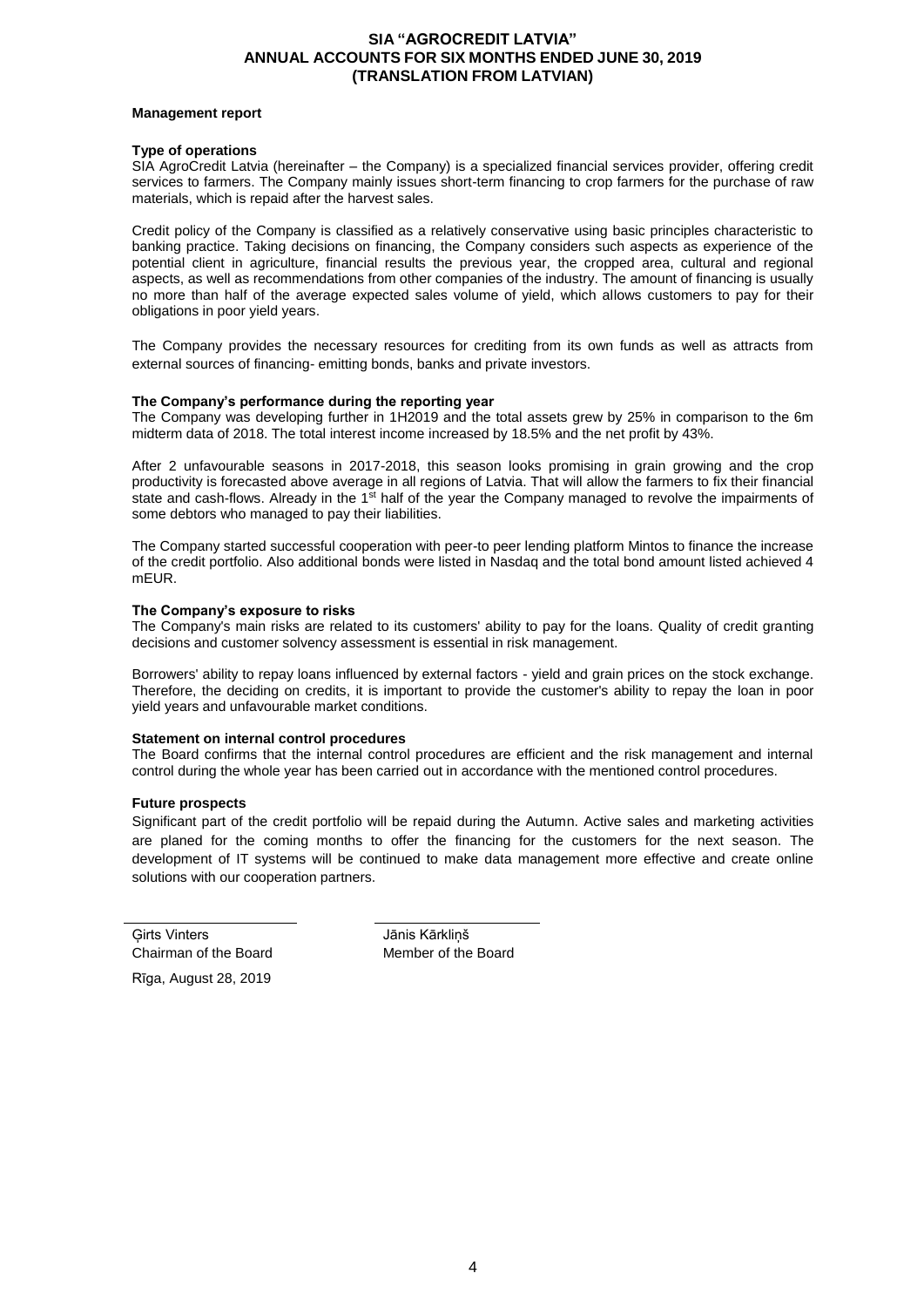#### **Statement of management`s responsibility**

The management of SIA AgroCredit Latvia is responsible for the preparation of the mid-term financial statements.

Based on the information available to the Board of the Company, the financial statements are prepared on the basis of the relevant primary documents and statements in accordance with International Financial Reporting Standards as adopted by the European Union and present a true and fair view of the Company's assets, liabilities and financial position as at 30 June 2019 and its profit and cash flows for 1H of year 2019.

The management of the Company confirms that the accounting policies and management estimates have been applied consistently and appropriately. The management of the Company confirms that the consolidated financial statements have been prepared on the basis of the principles of prudence and going concern.

The management of the Company confirms that is responsible for maintaining proper accounting records and for monitoring, controlling and safeguarding the Company's assets. The management of the Company is responsible for detecting and preventing errors, irregularities and/or deliberate data manipulation. The management of the Company is responsible for ensuring that the Company operates in compliance with the laws of the Republic of Latvia.

The management report presents fairly the Company's business development and operational performance.

Ģirts Vinters Jānis Kārkliņš Chairman of the Board Member of the Board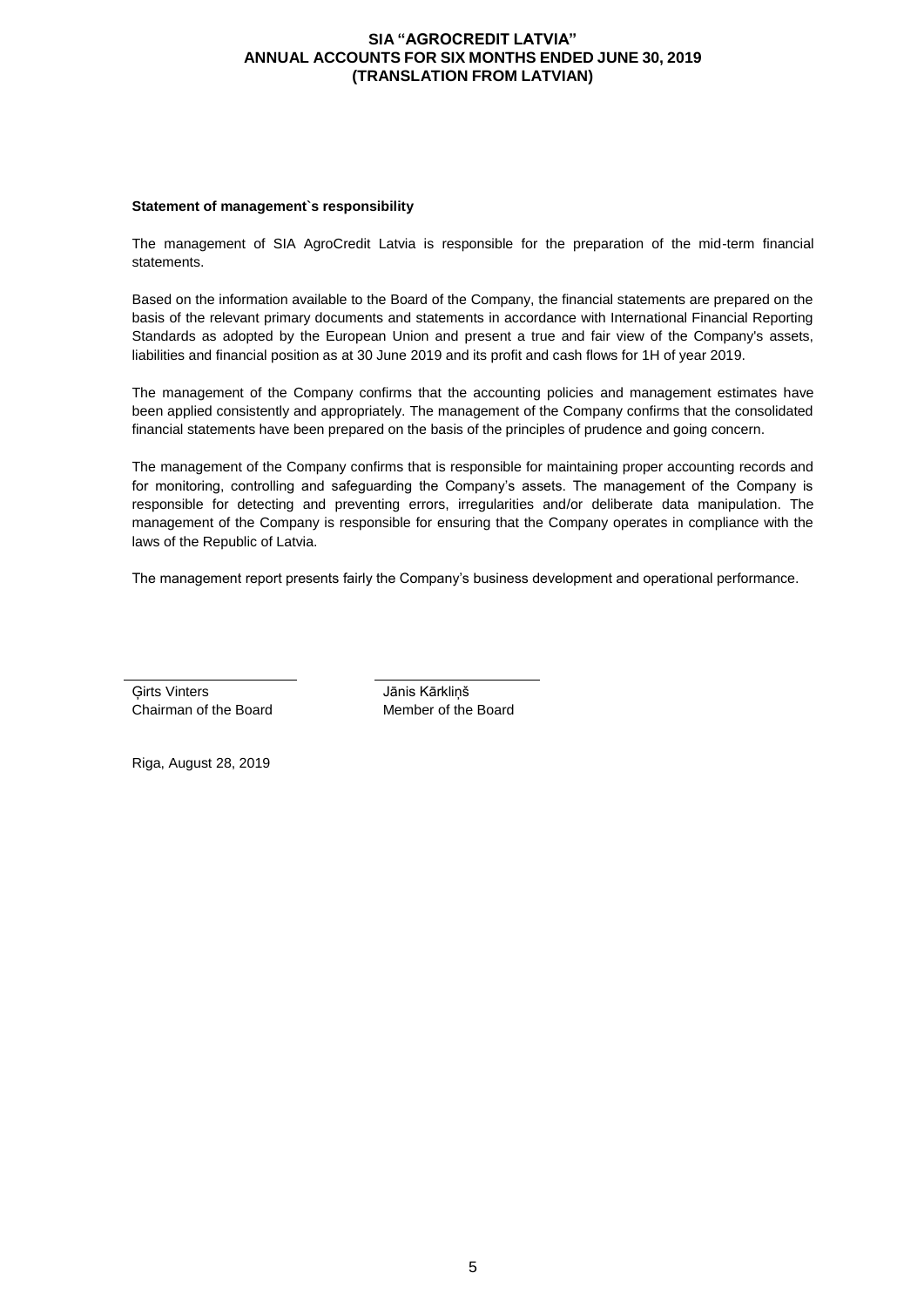## **Comprehensive income statement for the period of six months ended June 30, 2019**

|                                           | <b>Pielikums</b> | 30.06.2019<br><b>EUR</b> | 30.06.2018<br><b>EUR</b> |
|-------------------------------------------|------------------|--------------------------|--------------------------|
| Interest and similar income               | 1                | 420 987                  | 355 024                  |
| Interest expense                          | $\overline{2}$   | (187561)                 | (155 558)                |
| Administrative expense                    | 3                | (94678)                  | (108261)                 |
| Other operating expense                   | 4                | (19204)                  | (7646)                   |
| Other financial expense                   | 5                |                          |                          |
| <b>Profit before taxes</b>                |                  | 119 544                  | 83 559                   |
| Corporative income tax for the period     | 6                |                          |                          |
| Profit for the period                     |                  | 119 544                  | 83 559                   |
| Other income                              |                  |                          |                          |
| Total comprehensive income for the period |                  | 119 535                  | 83 559                   |

Notes on pages from 10 to 11 are integral part of these financial statements.

Ģirts Vinters Jānis Kārkliņš Evija Šverna Chairman of the Board Member of the Board Accountant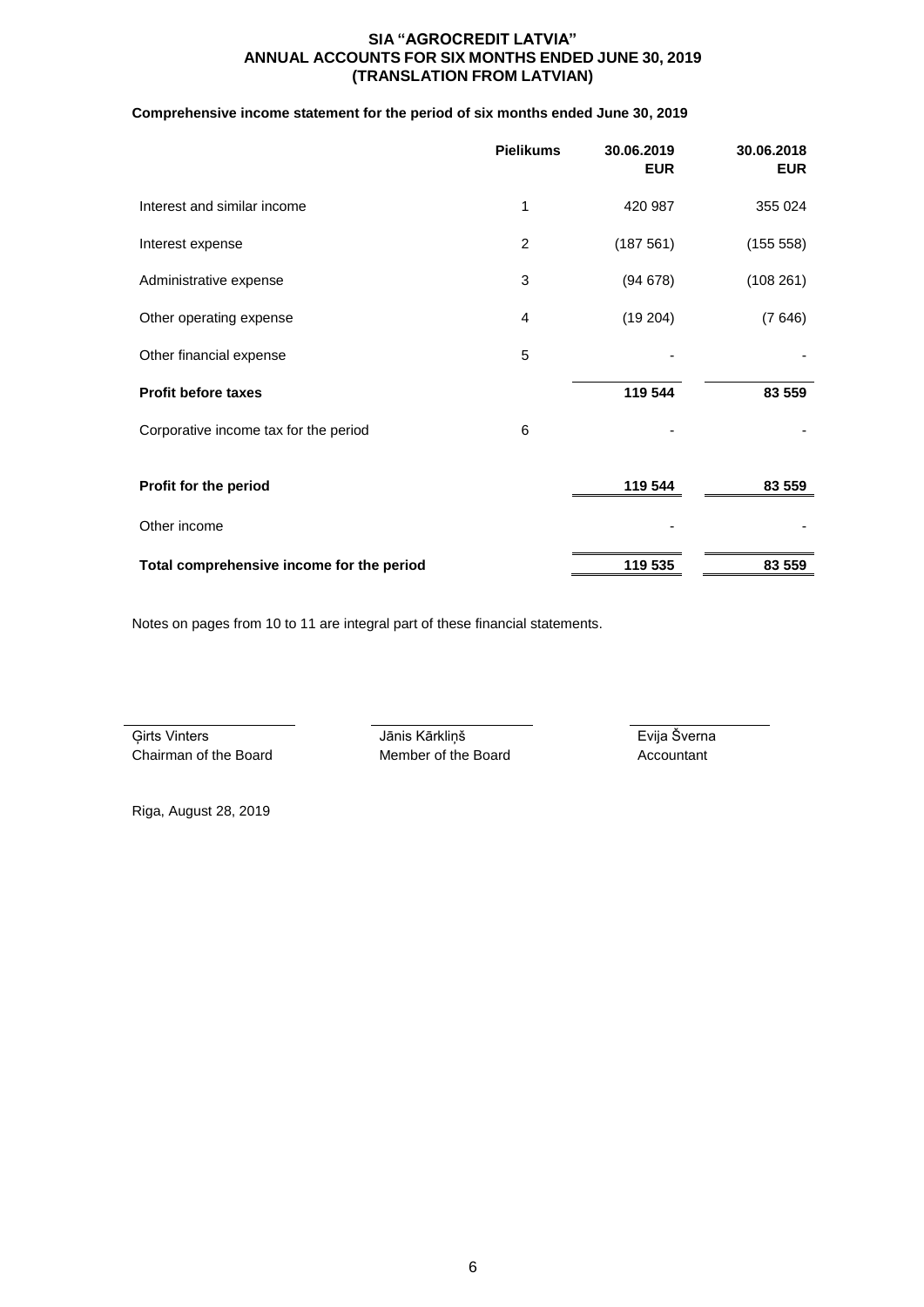# **Statement of financial position as at June 30, 2019**

|                                                   | <b>Pielikums</b> | 30.06.2019.<br><b>EUR</b> | 31.12.2018.<br><b>EUR</b> |
|---------------------------------------------------|------------------|---------------------------|---------------------------|
| <b>Assets</b>                                     |                  |                           |                           |
| Long term investments                             |                  |                           |                           |
| <b>Fixed assets</b>                               |                  | 5839                      | 7 0 8 1                   |
| Loans and receivables                             |                  | 321 752                   | 321 752                   |
| Total long-term investments:                      |                  | 327 591                   | 328 833                   |
| <b>Current assets</b>                             |                  |                           |                           |
| Loans and receivables                             |                  | 7 926 715                 | 5 205 264                 |
| Other debtors                                     |                  | 189                       | 18 985                    |
| Cash and bank                                     |                  | 112 474                   | 373 500                   |
| <b>Total current assets:</b>                      |                  | 8 039 378                 | 5 597 749                 |
| <b>Total assets</b>                               |                  | 8 366 969                 | 5926582                   |
| <b>Liabilities</b><br><b>Shareholders' funds:</b> |                  |                           |                           |
| Share capital                                     |                  | 1 500 000                 | 1 500 000                 |
| Other reserves                                    |                  | 25                        | 25                        |
| Retained earnings:                                |                  |                           |                           |
| - prior year's retained earnings                  |                  | 331 965                   | 119 365                   |
| - current year's profit                           |                  | 119 544                   | 212 600                   |
| <b>Total shareholders' funds:</b>                 |                  | 1951534                   | 1831990                   |
| <b>Creditors:</b>                                 |                  |                           |                           |
| Long-term creditors:                              |                  |                           |                           |
| Borrowings                                        |                  | 3 691 900                 | 3 100 000                 |
| <b>Total long-term creditors:</b>                 |                  | 3691900                   | 3 100 000                 |
| Short-term creditors:                             |                  |                           |                           |
| Borrowings                                        |                  | 2 536 130                 | 974 805                   |
| Trade creditors and accrued liabilities           |                  | 187 405                   | 19787                     |
| <b>Total short-term creditors:</b>                |                  | 2723535                   | 994 592                   |
| <b>Total liabilities and shareholders' funds</b>  |                  | 8 366 969                 | 5926582                   |

Notes on pages from 10 to 11 are integral part of these financial statements.

Ģirts Vinters Jānis Kārkliņš Evija Šverna Chairman of the Board Member of the Board Accountant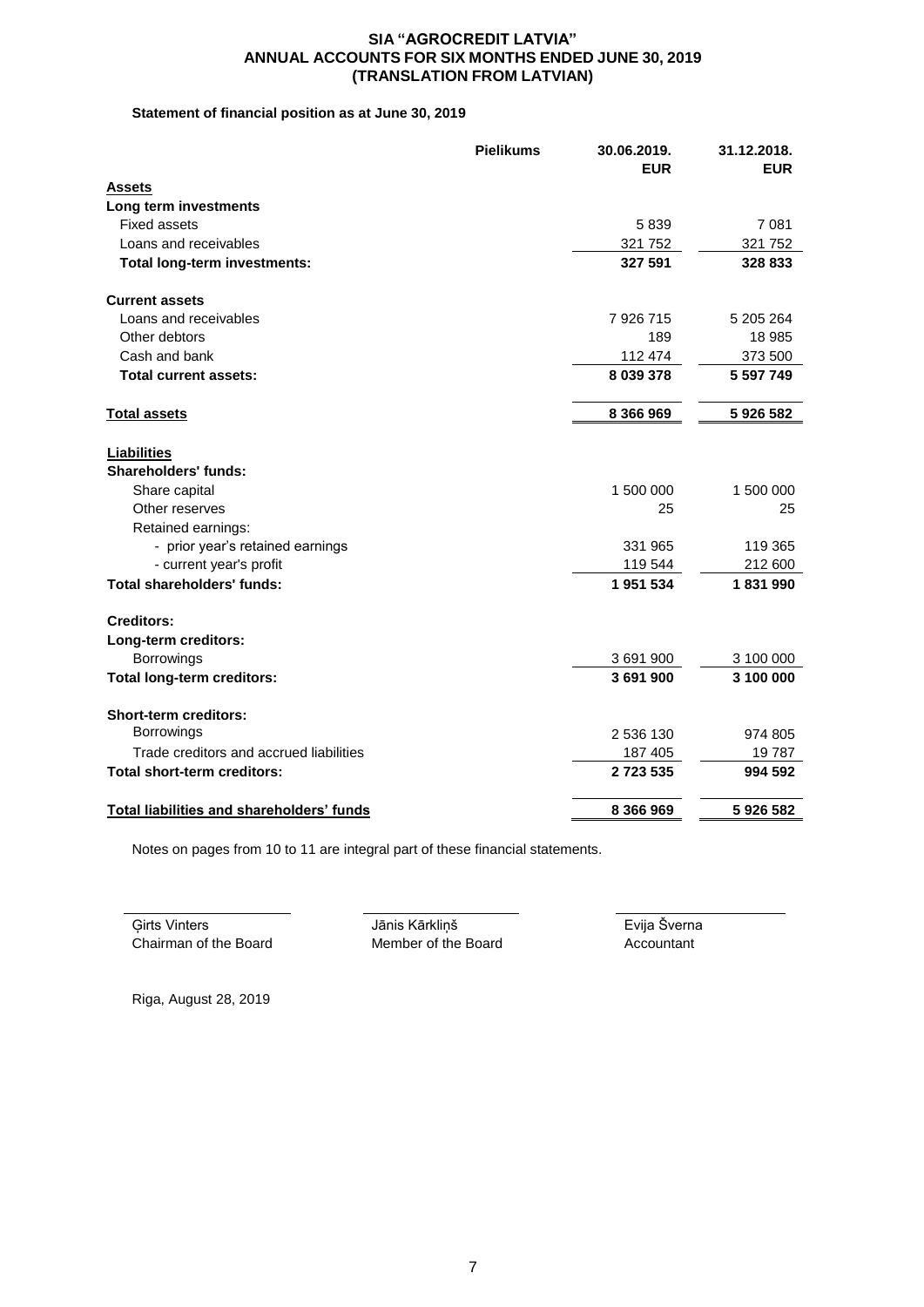# **Statement of changes in equity for the period of six months ended June 30, 2019**

|                         | Share capital |            | <b>Other reserves Retained earnings</b> | <b>Total</b> |  |
|-------------------------|---------------|------------|-----------------------------------------|--------------|--|
|                         | <b>EUR</b>    | <b>EUR</b> | <b>EUR</b>                              | <b>EUR</b>   |  |
| As at January 01, 2018  | 1 500 000     | 25         | 119 365                                 | 1 619 390    |  |
| Dividends paid          |               |            | ٠                                       |              |  |
| Profit for the period   |               |            | 212 600                                 | 212 600      |  |
| As at December 31, 2018 | 1 500 000     | 25         | 331 965                                 | 1831990      |  |
| Profit for the period   |               |            | 119 544                                 | 119 544      |  |
| As at June 30, 2019     | 1 500 000     | 25         | 451 509                                 | 1951534      |  |

Notes on pages from 10 to 11 are integral part of these financial statements.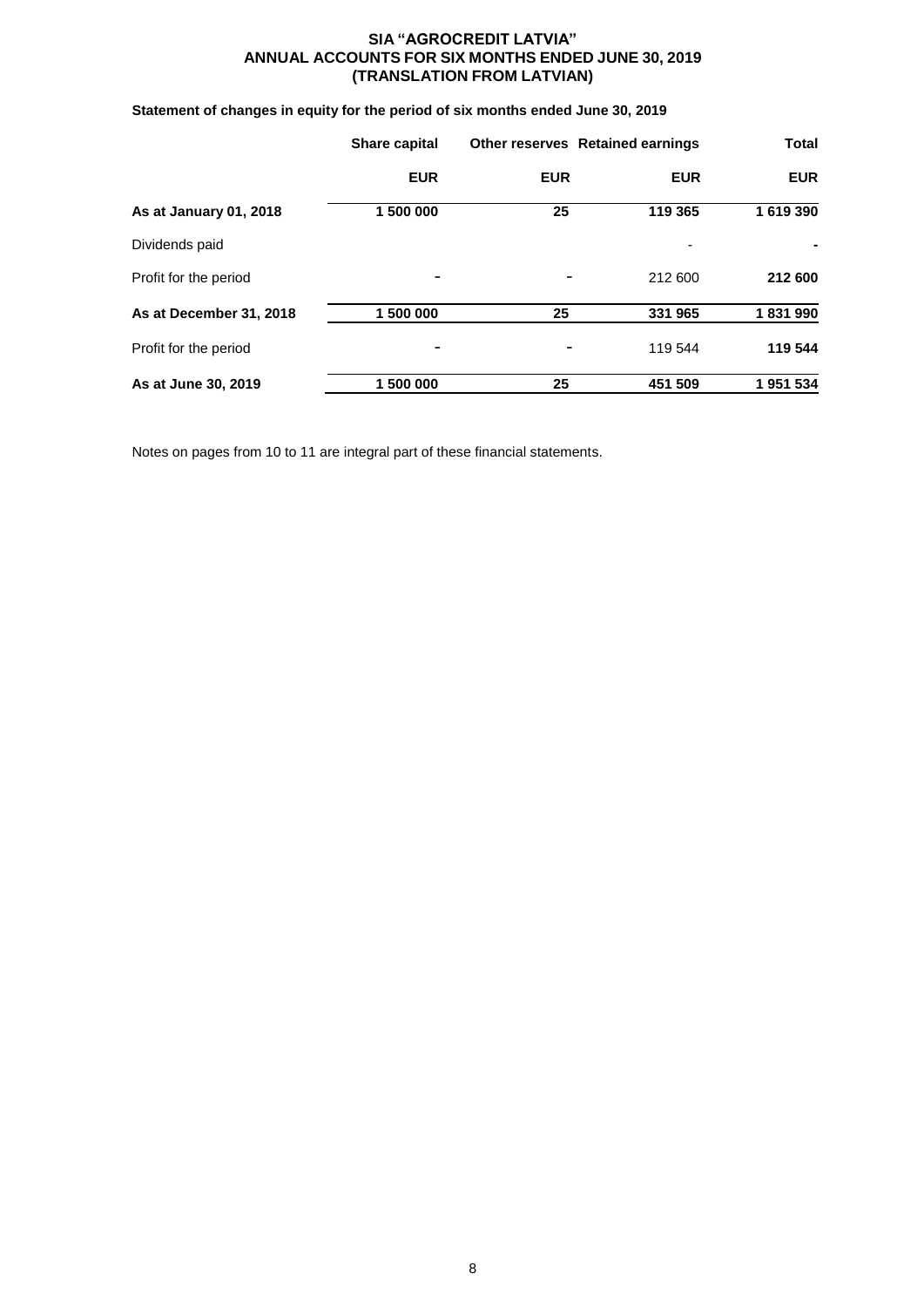# **Statement of cash flows for the period of six months ended June 30, 2019**

|                                                        | 30.06.2019<br><b>EUR</b> | 30.06.2018<br><b>EUR</b> |
|--------------------------------------------------------|--------------------------|--------------------------|
| <b>Cash flow from operating activities</b>             |                          |                          |
| Profit before extraordinary items and taxes            | 119 544                  | 83 559                   |
| Adjustments for:                                       |                          |                          |
| - fixed assets depreciatio                             | 1 2 4 2                  |                          |
| - interest and similar income                          | (420987)                 | (355024)                 |
| - interest and similar expense                         | 181 583                  | 135 842                  |
| - izmaiņas uzkrājumos                                  |                          | 15 000                   |
| Loss before adjustments of working capital and         |                          |                          |
| shortterm liabilities                                  | (118618)                 | (120623)                 |
| Adiustments for:                                       |                          |                          |
| - trade debtors' increase/ (decrease)                  | 3773                     | (14 250)                 |
| - trade creditors' (decrease)/ increas                 | (4789)                   | 21 182                   |
| Gross cash flow from operating activities              | (119634)                 | (113691)                 |
| Interest paid                                          | (135 886)                | (48913)                  |
| Interest payments received                             | 278 764                  | 260 089                  |
| Corporate income tax paid                              | 15 0 22                  | (11 211)                 |
| Net cash flow from operating activities                | 38 266                   | 86 274                   |
| <b>Cash flow from investing activities</b>             |                          |                          |
| Acquisition of fixed assets and intangibles            |                          |                          |
| Loans issued                                           | (3177334)                | (2422233)                |
| Received loans repayment                               | 598 107                  | 1 076 877                |
| Cash flow from investing activities                    | (2579227)                | (1345356)                |
| Cash flow from financing activities                    |                          |                          |
| Loans received                                         | 4 4 9 4 9 9 2            | 2 427 500                |
| Loans repaid                                           | (2215057)                | (1 176 745)              |
| Net cash flow from financing activities                | 2 279 935                | 1 250 755                |
| Net cash flow of the reporting year                    | (261026)                 | 8 3 2 7                  |
| Cash and cash equivalents at the beginning of the      |                          |                          |
| reporting year                                         | 373 500                  | 2911                     |
| Cash and cash equivalents at the end of reporting year | 112 474                  | 11 238                   |

Notes on pages from 10 to 11 are integral part of these financial statements.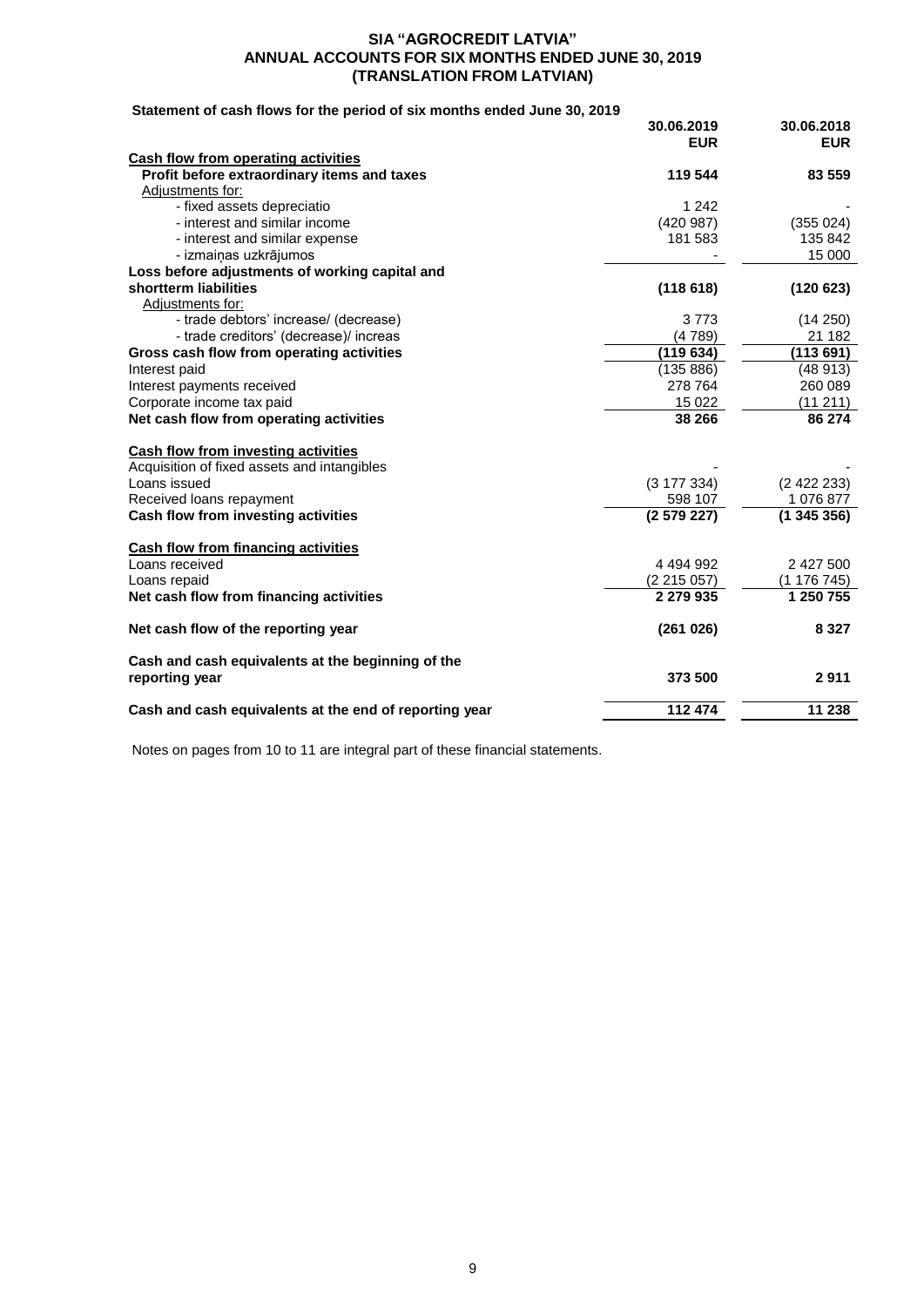# **Notes to the financial statements**

#### **(1) Interest and similar income**

|          |                                                        | 30.06.2019<br><b>EUR</b> | 30.06.2018<br><b>EUR</b> |
|----------|--------------------------------------------------------|--------------------------|--------------------------|
|          | Interest income on loans issued                        | 394 590                  | 332 555                  |
|          | Commission fee income                                  | 26 397                   | 22 4 69                  |
|          |                                                        | 420 987                  | 355 024                  |
|          | All of the Company's revenues generated Latvia.        |                          |                          |
| (2)      | Interest expense                                       |                          |                          |
|          | Interest on loans received - SIA Citadele Banka        |                          | 31 032                   |
|          | Leverage expense                                       | 5979                     | 4716                     |
|          | LCD bonds' coupon expense                              | 117 584                  | 96 250                   |
|          | Loans from related companies                           | 16760                    |                          |
|          | Interest on loans received - SIA Nordea Finance Latvia | 233                      | 2 0 2 0                  |
|          | Interest on loans received - other borrowings          | 47 005                   | 6 5 4 0                  |
|          |                                                        | 187 561                  | 140 558                  |
| (3)      | Impairment                                             |                          |                          |
|          | Change of provision for doubtful debts                 |                          | 15 000                   |
|          |                                                        |                          | 15 000                   |
|          |                                                        |                          |                          |
| (4)      | <b>Administrative expense</b>                          |                          |                          |
|          | Staff costs                                            | 26 434                   | 26 436                   |
|          | Legal services                                         | 24 151                   | 32 890                   |
|          | <b>Accounting Services</b>                             | 3815                     | 4 3 4 5                  |
|          | Social insurance                                       | 6 3 6 8                  | 6 3 6 8                  |
|          | Transportation costs                                   | 8 2 7 7                  | 10461                    |
|          | Office rent                                            | 4 6 5 4                  | 4670                     |
| IT costs |                                                        | 11 982                   | 14 307                   |
|          | Office goods                                           | 2797                     | 3465                     |
|          | Depreciation of fixed assets                           | 1 2 4 2                  |                          |
|          | Communication expenses                                 | 1801                     | 1585                     |
|          | Bank commission                                        | 272                      | 219                      |
|          | Insurance payments                                     | 633                      | 2 5 9 3                  |
|          | Risk duty                                              | 7                        | 7                        |
|          | Other management costs                                 | 2 2 4 5<br>94 678        | 915<br>108 261           |
|          |                                                        |                          |                          |
| (5)      | Other operating expense                                |                          |                          |
|          | Marketing and advertising costs                        | 2 0 8 6                  | 1 6 3 3                  |
|          | Promotion costs                                        | 2 2 4 5                  | 1 6 6 0                  |
|          | Debt recovery costs                                    | 12 372                   | 2 5 5 4                  |
|          | Membership fees                                        | 2 5 0 1                  | 1799                     |

#### **(6) Corporate income tax for the period**

 **19 204 7 646**